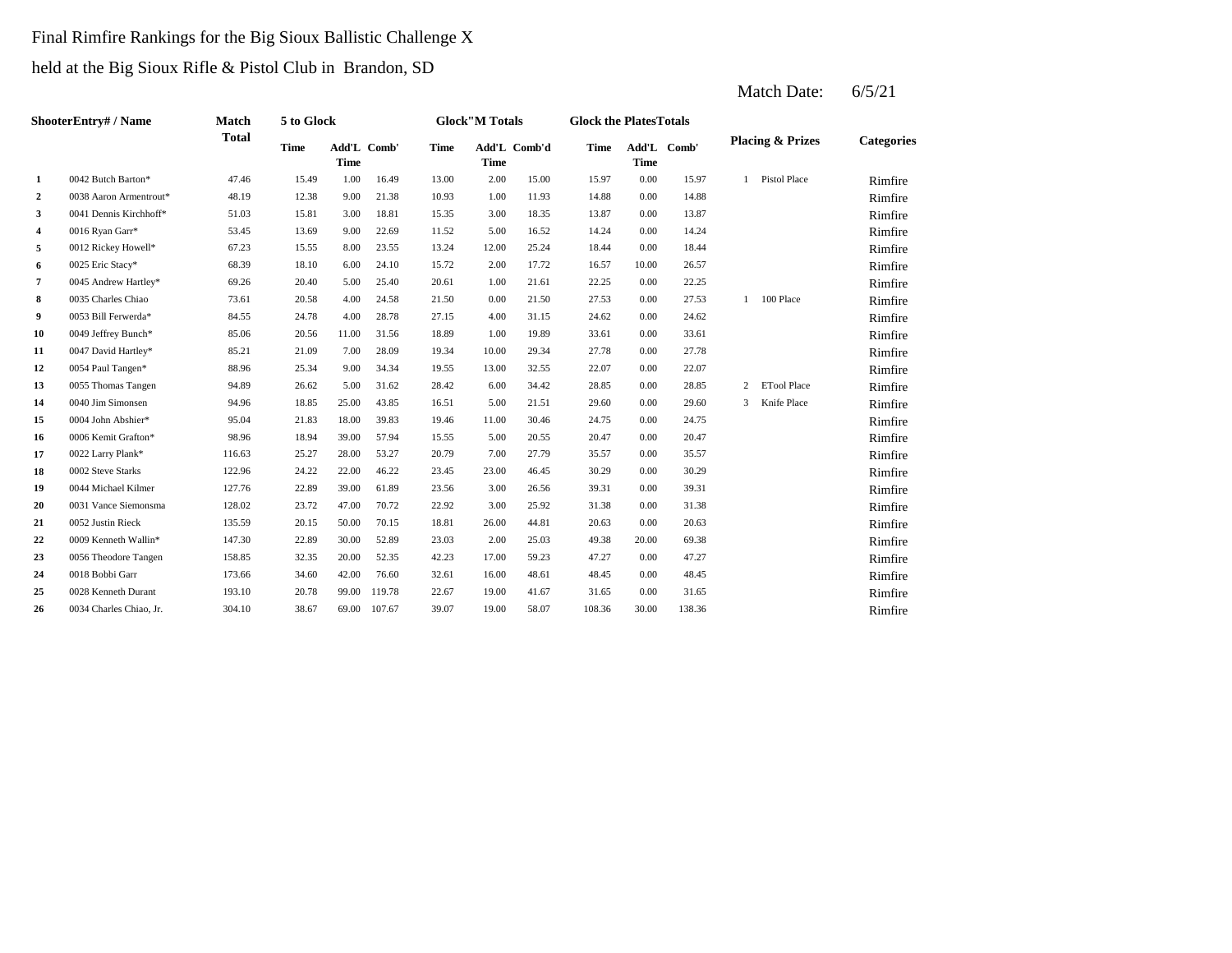#### Final GLOCK Girl Rankings for the Big Sioux Ballistic Challenge X

held at the Big Sioux Rifle & Pistol Club in Brandon, SD

**2** 4.00 55.56 **3** 8.0003 Karen Meltvedt-Brown 205.61 48.37 39.00 87.37 40.60 8.00 48.60 69.64 0.00 69.64 3 Knife Place **4** 0001 Diana Brown 570.24 31.29 108.00 139.29 37.24 50.00 87.24 153.71 190.00 343.71 **ShooterEntry# / Name Match Total 5 to Glock Time Glock"M Totals Glock the PlatesTotals Placing & Prizes Time Add'L Comb'd Time Add'L Comb' Time** Add'L Comb' **Time Add'L Time Time 1** 0014 Paula Hengel 131.83 34.48 29.00 63.48 27.34 7.00 34.34 34.01 0.00 34.01 1 100 Place 0020 Bobbi Garr 185.65 46.91 33.00 79.91 46.18 50.18 0.00 55.56 2 ETool Place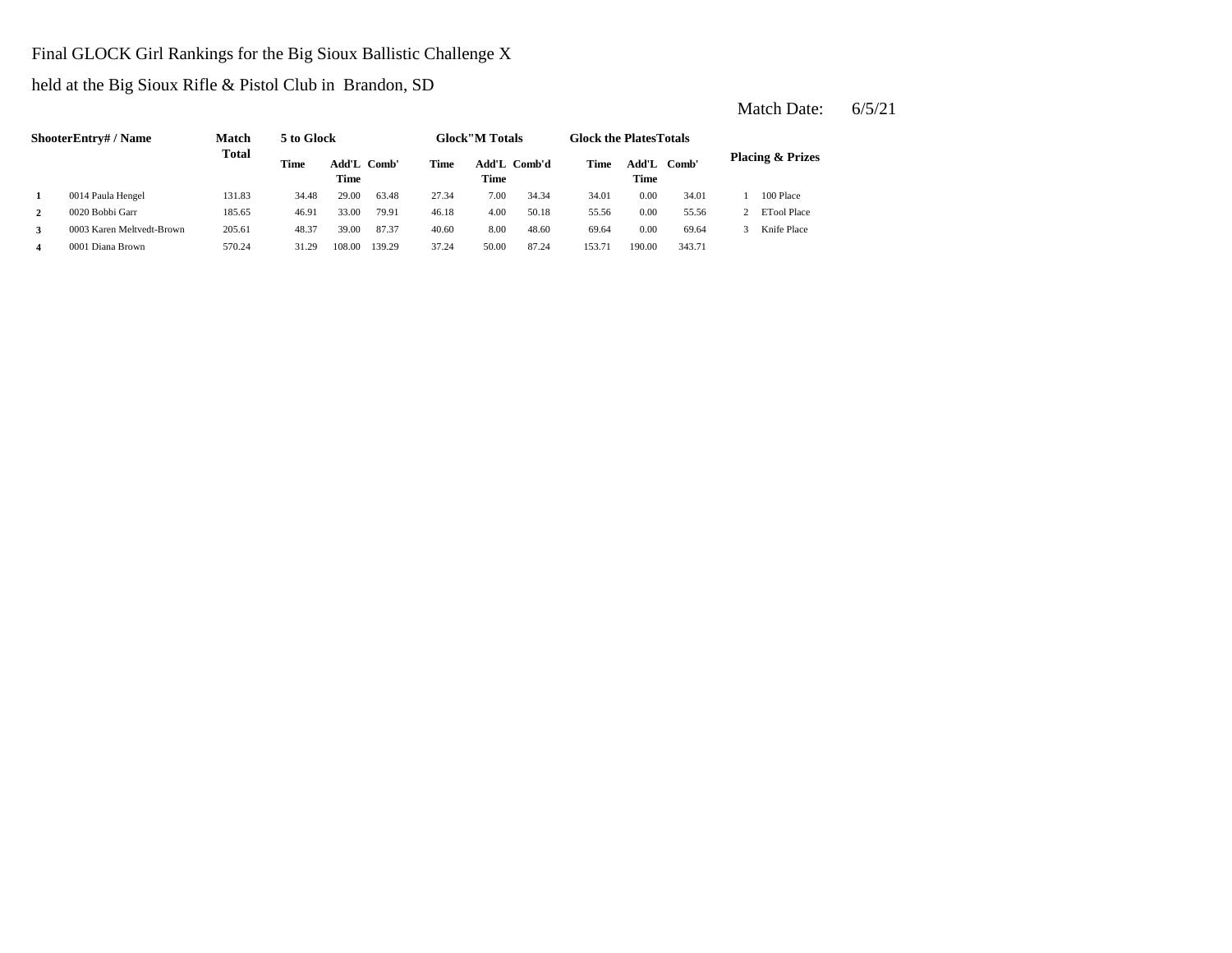## Final Pocket GLOCK Rankings for the Big Sioux Ballistic Challenge X

held at the Big Sioux Rifle & Pistol Club in Brandon, SD

|                | ShooterEntry# / Name      | <b>Match</b> | 5 to Glock |                            |       |             | <b>Glock</b> "M Totals |              | <b>Glock the PlatesTotals</b> |               |        |   |                             |
|----------------|---------------------------|--------------|------------|----------------------------|-------|-------------|------------------------|--------------|-------------------------------|---------------|--------|---|-----------------------------|
|                |                           | Total        | Time       | Add'L Comb'<br><b>Time</b> |       | <b>Time</b> | Time                   | Add'L Comb'd | Time                          | Add'L<br>Time | Comb'  |   | <b>Placing &amp; Prizes</b> |
| 1              | 0013 Rickey Howell*       | 46.08        | 12.44      | 4.00                       | 16.44 | 11.41       | 1.00                   | 12.41        | 17.23                         | 0.00          | 17.23  |   | 100 Place                   |
| $\overline{2}$ | 0026 Eric Stacy*          | 49.17        | 12.82      | 4.00                       | 16.82 | 12.29       | 3.00                   | 15.29        | 17.06                         | 0.00          | 17.06  |   |                             |
| 3              | 0039 Gabriel Schmidt      | 63.55        | 13.92      | 9.00                       | 22.92 | 12.33       | 6.00                   | 18.33        | 22.30                         | 0.00          | 22.30  |   | 100 Place                   |
| 4              | 0007 Kemit Grafton*       | 76.66        | 14.65      | 10.00                      | 24.65 | 16.58       | 15.00                  | 31.58        | 20.43                         | 0.00          | 20.43  |   |                             |
| 5              | 0021 Bill Ferwerda*       | 80.90        | 15.52      | 9.00                       | 24.52 | 16.51       | 4.00                   | 20.51        | 25.87                         | 10.00         | 35.87  |   |                             |
| 6              | 0037 Adam Witte           | 92.73        | 13.87      | 7.00                       | 20.87 | 13.15       | 3.00                   | 16.15        | 25.71                         | 30.00         | 55.71  | 2 | <b>ETool Place</b>          |
| $\overline{7}$ | 0050 Jeffrey Bunch*       | 96.18        | 13.92      | 7.00                       | 20.92 | 12.71       | 5.00                   | 17.71        | 37.55                         | 20.00         | 57.55  |   |                             |
| 8              | 0046 Andrew Hartley*      | 101.23       | 12.10      | 5.00                       | 17.10 | 13.28       | 4.00                   | 17.28        | 26.85                         | 40.00         | 66.85  |   |                             |
| 9              | 0010 Kenneth Wallin*      | 112.73       | 14.92      | 16.00                      | 30.92 | 15.07       | 4.00                   | 19.07        | 32.74                         | 30.00         | 62.74  |   |                             |
| 10             | 0057 Mark Willoughby      | 139.65       | 19.10      | 5.00                       | 24.10 | 19.98       | 3.00                   | 22.98        | 42.57                         | 50.00         | 92.57  | 3 | Knife Place                 |
| 11             | 0032 Vance Siemonsma      | 164.29       | 18.65      | 19.00                      | 37.65 | 17.34       | 6.00                   | 23.34        | 33.30                         | 70.00         | 103.30 |   |                             |
| 12             | 0019 Bobbi Garr           | 177.01       | 28.04      | 8.00                       | 36.04 | 47.90       | 9.00                   | 56.90        | 54.07                         | 30.00         | 84.07  |   |                             |
| 13             | 0023 Larry Plank*         | 243.61       | 23.72      | 5.00                       | 28.72 | 30.27       | 23.00                  | 53.27        | 61.62                         | 100.00        | 161.62 |   |                             |
| 14             | 0036 Karen Meltvedt-Brown | 280.23       | 36.04      | 38.00                      | 74.04 | 35.73       | 7.00                   | 42.73        | 83.46                         | 80.00         | 163.46 |   |                             |
| 15             | 0048 Jerry Bucy           | 365.39       | 23.07      | 33.00                      | 56.07 | 24.42       | 31.00                  | 55.42        | 43.90                         | 210.00        | 253.90 |   |                             |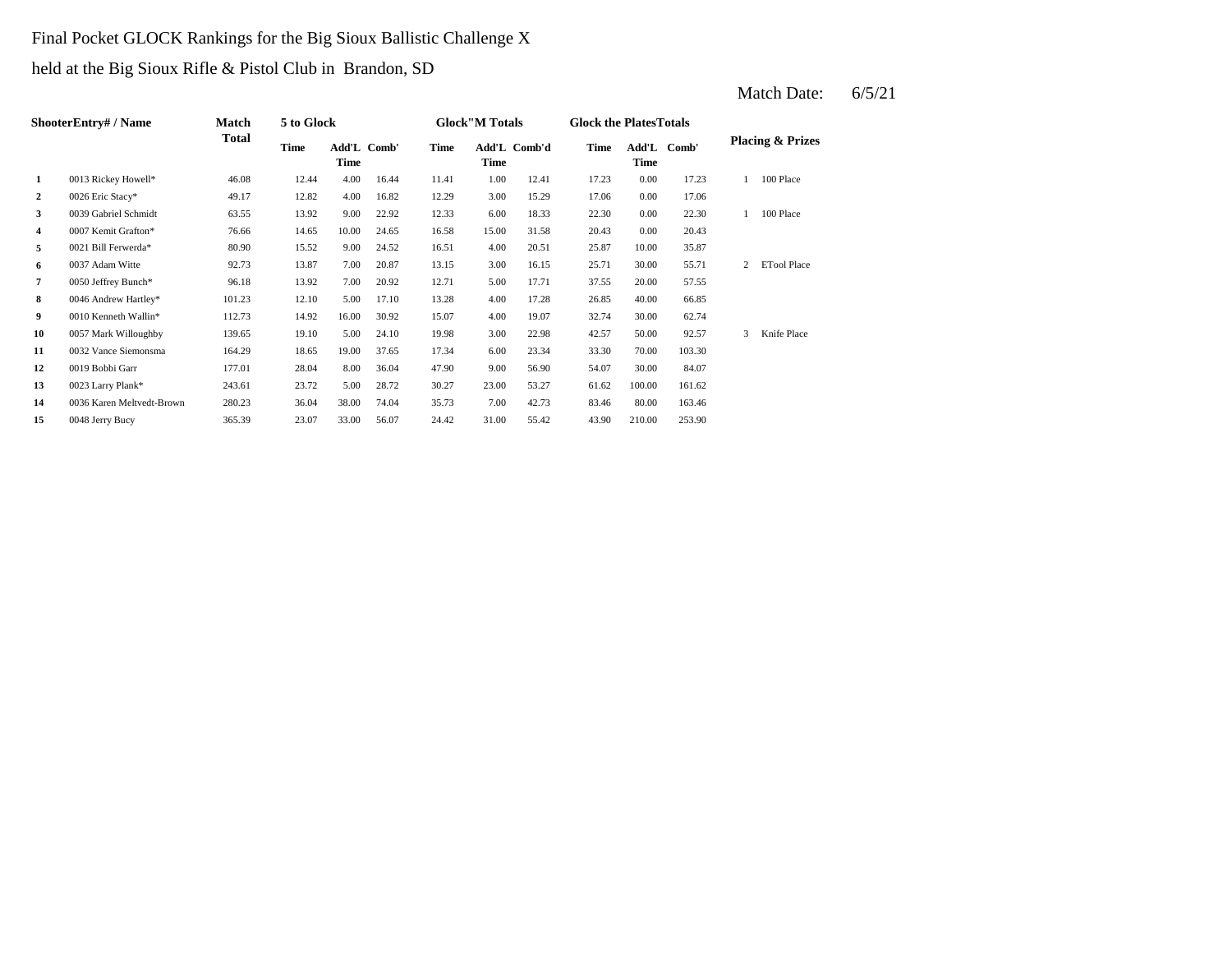Final Stock MOS Rankings for the Big Sioux Ballistic Challenge X

held at the Big Sioux Rifle & Pistol Club in Brandon, SD

|                | ShooterEntry# / Name | <b>Match</b> | 5 to Glock |                     |       |       | <b>Glock</b> "M Totals |              | <b>Glock the Plates Totals</b> |               |       |   |                             |
|----------------|----------------------|--------------|------------|---------------------|-------|-------|------------------------|--------------|--------------------------------|---------------|-------|---|-----------------------------|
|                |                      | Total        | Time       | Add'L Comb'<br>Time |       | Time  | Time                   | Add'L Comb'd | Time                           | Add'L<br>Time | Comb' |   | <b>Placing &amp; Prizes</b> |
| 1              | 0027 Eric Stacy*     | 53.92        | 20.47      | 0.00                | 20.47 | 19.27 | 0.00                   | 19.27        | 14.18                          | 0.00          | 14.18 |   | 100 Place                   |
| $\overline{2}$ | 0017 Ryan Garr*      | 58.07        | 16.42      | 9.00                | 25.42 | 14.54 | 2.00                   | 16.54        | 16.11                          | 0.00          | 16.11 |   |                             |
| 3              | 0051 Jeffrey Bunch*  | 60.59        | 21.18      | 4.00                | 25.18 | 17.30 | 0.00                   | 17.30        | 18.11                          | 0.00          | 18.11 |   |                             |
| 4              | 0043 Butch Barton*   | 62.31        | 20.19      | 5.00                | 25.19 | 18.20 | 2.00                   | 20.20        | 16.92                          | 0.00          | 16.92 |   |                             |
| 5              | 0008 Kemit Grafton*  | 66.38        | 18.53      | 6.00                | 24.53 | 18.19 | 2.00                   | 20.19        | 21.66                          | 0.00          | 21.66 |   |                             |
| 6              | 0033 Rickey Howell*  | 82.46        | 15.27      | 7.00                | 22.27 | 13.46 | 2.00                   | 15.46        | 14.73                          | 30.00         | 44.73 |   |                             |
| $\overline{7}$ | 0015 Brian Swartling | 84.01        | 21.00      | 13.00               | 34.00 | 19.03 | 8.00                   | 27.03        | 22.98                          | 0.00          | 22.98 |   | 100 Place                   |
| 8              | 0024 Mitchell TeSlaa | 91.27        | 25.95      | 18.00               | 43.95 | 18.22 | 10.00                  | 28.22        | 19.10                          | 0.00          | 19.10 |   | <b>ETool Place</b>          |
| 9              | 0030 Travis Durant   | 115.99       | 24.89      | 26.00               | 50.89 | 21.52 | 17.00                  | 38.52        | 26.58                          | 0.00          | 26.58 | 3 | Knife Place                 |
| 10             | 0029 Kenneth Durant  | 131.72       | 31.28      | 25.00               | 56.28 | 30.15 | 20.00                  | 50.15        | 25.29                          | 0.00          | 25.29 |   |                             |
| 11             | 0005 John Abshier*   | 131.81       | 27.40      | 20.00               | 47.40 | 29.73 | 11.00                  | 40.73        | 43.68                          | 0.00          | 43.68 |   |                             |
| 12             | 0011 Kenneth Wallin* | 139.03       | 23.96      | 44.00               | 67.96 | 22.10 | 15.00                  | 37.10        | 33.97                          | 0.00          | 33.97 |   |                             |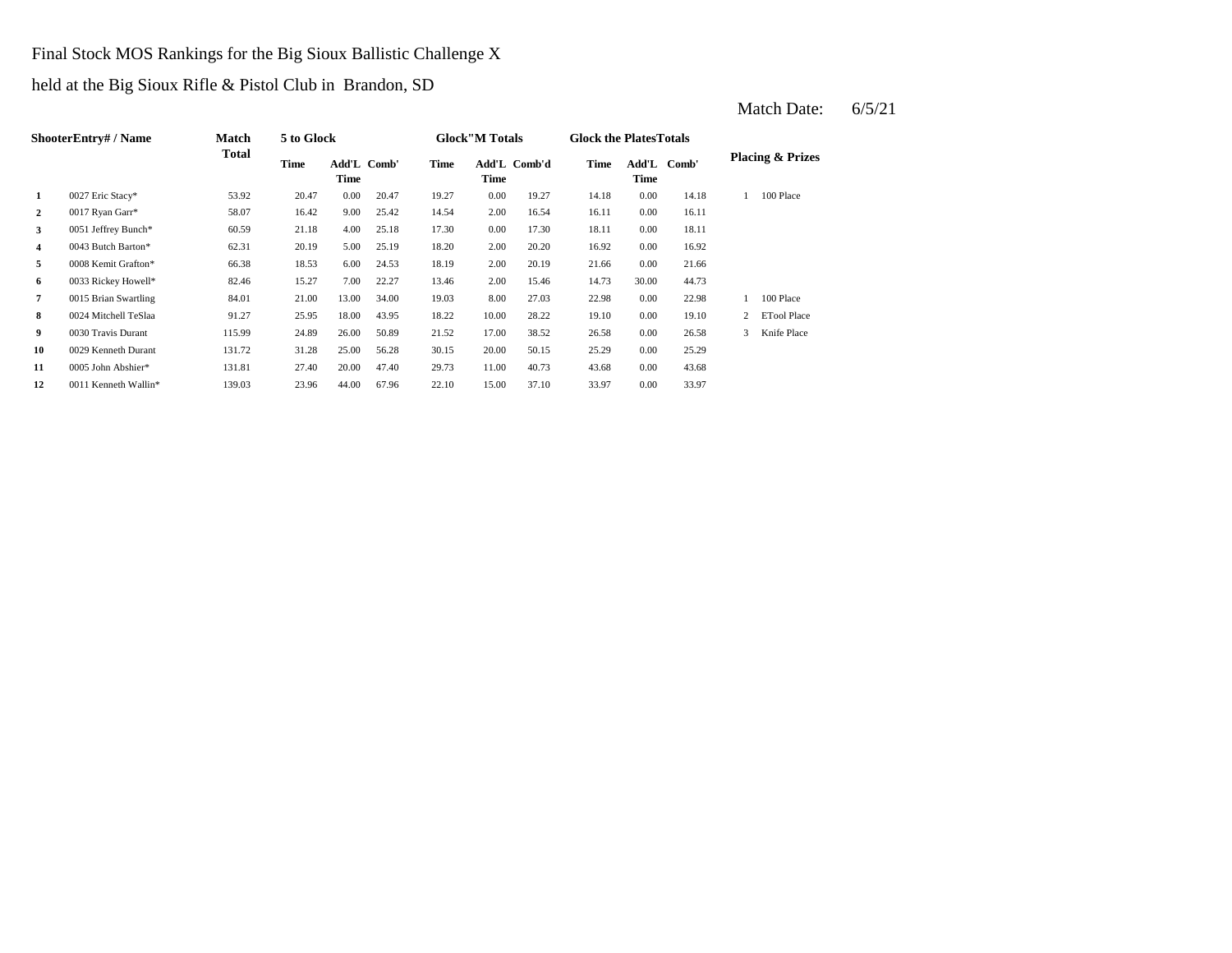Match Date:

**The following scores have not been included in the above results due to administrative issues or scoring errors Please call the GSSF office (770) 437-4718 as soon as possible for further clarification. Thank you.**

**Shooters who did not finish the match...**

**Shooters who did not show**

**0**

**Page 5 of 5 7/6/2021 09:50:06 AM Unlimited Brandon, SD**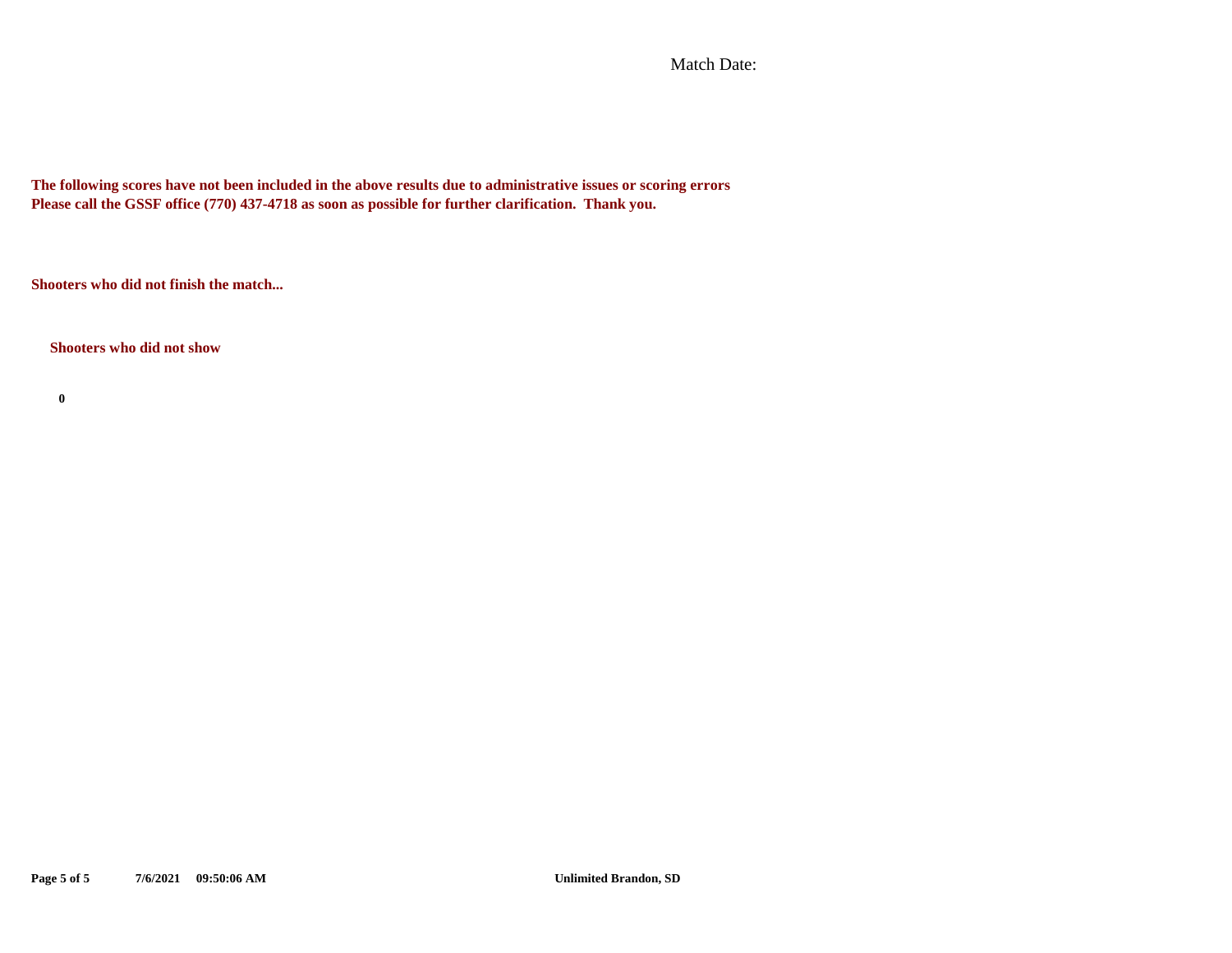### Final Civilian Rankings for the Big Sioux Ballistic Challenge X

|                  |                           |              |            |        |             |       |                        |        |                               |        |             |   | Match Date:                      | 6/5/21                     |
|------------------|---------------------------|--------------|------------|--------|-------------|-------|------------------------|--------|-------------------------------|--------|-------------|---|----------------------------------|----------------------------|
|                  | <b>ShooterEntry#/Name</b> | Match        | 5 to Glock |        |             |       | <b>Glock</b> "M Totals |        | <b>Glock the PlatesTotals</b> |        |             |   |                                  |                            |
|                  |                           | <b>Total</b> | Time       | Time   | Add'L Comb' | Time  | Add'L<br>Time          | Comb'd | Time                          | Time   | Add'L Comb' |   | <b>Placing &amp; Prizes</b>      | <b>Categories</b>          |
| 1                | 0093 David Hartley        | 108.23       | 24.45      | 20.00  | 44.45       | 23.70 | 10.00                  | 33.70  | 30.08                         | 0.00   | 30.08       |   | <b>Pistol Place</b>              | Senior                     |
| 1                |                           | 108.23       | 24.45      | 20.00  | 44.45       | 23.70 | 10.00                  | 33.70  | 30.08                         | 0.00   | 30.08       |   | 75 Senior                        | Senior                     |
| $\boldsymbol{2}$ | 0117 Matthew Spitsberg    | 110.38       | 25.37      | 14.00  | 39.37       | 30.03 | 13.00                  | 43.03  | 27.98                         | 0.00   | 27.98       | 2 | 100 Place                        |                            |
| 3                | 0034 Brian Swartling      | 111.92       | 19.88      | 30.00  | 49.88       | 19.38 | 12.00                  | 31.38  | 30.66                         | 0.00   | 30.66       |   | 3 75 Place                       |                            |
| 4                | 0114 Mark Willoughby      | 115.38       | 26.12      | 28.00  | 54.12       | 24.54 | 5.00                   | 29.54  | 31.72                         | 0.00   | 31.72       |   | 75 Super Senior                  | Super Senior               |
| 5                | 0009 Randy Belehar        | 116.79       | 23.85      | 25.00  | 48.85       | 18.95 | 21.00                  | 39.95  | 27.99                         | 0.00   | 27.99       |   |                                  |                            |
| 6                | 0065 Travis Durant        | 127.87       | 26.29      | 10.00  | 36.29       | 27.45 | 23.00                  | 50.45  | 31.13                         | 10.00  | 41.13       |   |                                  |                            |
| $\overline{7}$   | 0113 Thomas Tangen        | 131.53       | 38.92      | 7.00   | 45.92       | 37.29 | 7.00                   | 44.29  | 41.32                         | 0.00   | 41.32       |   |                                  | Super Senior               |
| 8                | 0010 James Harmon         | 134.08       | 31.22      | 28.00  | 59.22       | 29.65 | 20.00                  | 49.65  | 25.21                         | 0.00   | 25.21       |   |                                  | Super Senior               |
| 9                | 0077 Gabriel Schmidt      | 141.95       | 21.04      | 43.00  | 64.04       | 18.01 | 10.00                  | 28.01  | 29.90                         | 20.00  | 49.90       |   |                                  |                            |
| 10               | 0008 Shawn Noble          | 147.11       | 46.78      | 11.00  | 57.78       | 41.91 | 5.00                   | 46.91  | 42.42                         | 0.00   | 42.42       |   | 2 year membership renewal Random |                            |
| 11               | 0063 Kenneth Durant       | 148.96       | 29.36      | 25.00  | 54.36       | 20.68 | 31.00                  | 51.68  | 32.92                         | 10.00  | 42.92       |   |                                  | Senior                     |
| 12               | 0087 Michael Kilmer       | 150.90       | 27.57      | 35.00  | 62.57       | 25.76 | 18.00                  | 43.76  | 44.57                         | 0.00   | 44.57       |   |                                  |                            |
| 13               | 0014 James Lyon II        | 172.99       | 23.18      | 86.00  | 109.18      | 21.91 | 10.00                  | 31.91  | 31.90                         | 0.00   | 31.90       |   |                                  | Senior                     |
| 14               | 0004 David Redenbaugh     | 190.91       | 31.47      | 36.00  | 67.47       | 29.61 | 9.00                   | 38.61  | 54.83                         | 30.00  | 84.83       |   |                                  |                            |
| 15               | 0002 Paul Brown           | 202.42       | 30.42      | 34.00  | 64.42       | 30.35 | 40.00                  | 70.35  | 57.65                         | 10.00  | 67.65       |   |                                  | Super Senior               |
| 16               | 0104 David Donarski       | 213.15       | 38.92      | 24.00  | 62.92       | 31.47 | 16.00                  | 47.47  | 72.76                         | 30.00  | 102.76      |   |                                  |                            |
| 17               | 0106 Leonard Haas         | 262.33       | 43.43      | 41.00  | 84.43       | 36.02 | 12.00                  | 48.02  | 69.88                         | 60.00  | 129.88      |   |                                  | Super Senior               |
| 18               | 0084 Tyler LeBrun         | 281.34       | 45.66      | 103.00 | 148.66      | 37.21 | 58.00                  | 95.21  | 37.47                         | 0.00   | 37.47       |   |                                  |                            |
| 19               | 0061 Logan Negus          | 301.62       | 25.43      | 102.00 | 127.43      | 21.78 | 47.00                  | 68.78  | 55.41                         | 50.00  | 105.41      |   | Pistol New Member Raffle         |                            |
| 20               | 0097 Jerry Bucy           | 309.57       | 38.07      | 30.00  | 68.07       | 29.86 | 30.00                  | 59.86  | 61.64                         | 120.00 | 181.64      |   |                                  | Super Senior               |
| 21               | 0062 Cliff Foss           | 320.58       | 59.36      | 17.00  | 76.36       | 62.46 | 21.00                  | 83.46  | 70.76                         | 90.00  | 160.76      |   |                                  | Super Senior               |
| 22               | 0074 Derek Lease          | 500.55       | 31.59      | 113.00 | 144.59      | 33.36 | 74.00                  | 107.36 | 68.60                         | 180.00 | 248.60      |   |                                  |                            |
| 23               | 0001 Diana Brown          | 546.40       | 35.05      | 102.00 | 137.05      | 43.99 | 113.00                 | 156.99 | 72.36                         | 180.00 | 252.36      |   | 75 Adult Female                  | Adult Female, Super Senior |
|                  |                           |              |            |        |             |       |                        |        |                               |        |             |   |                                  |                            |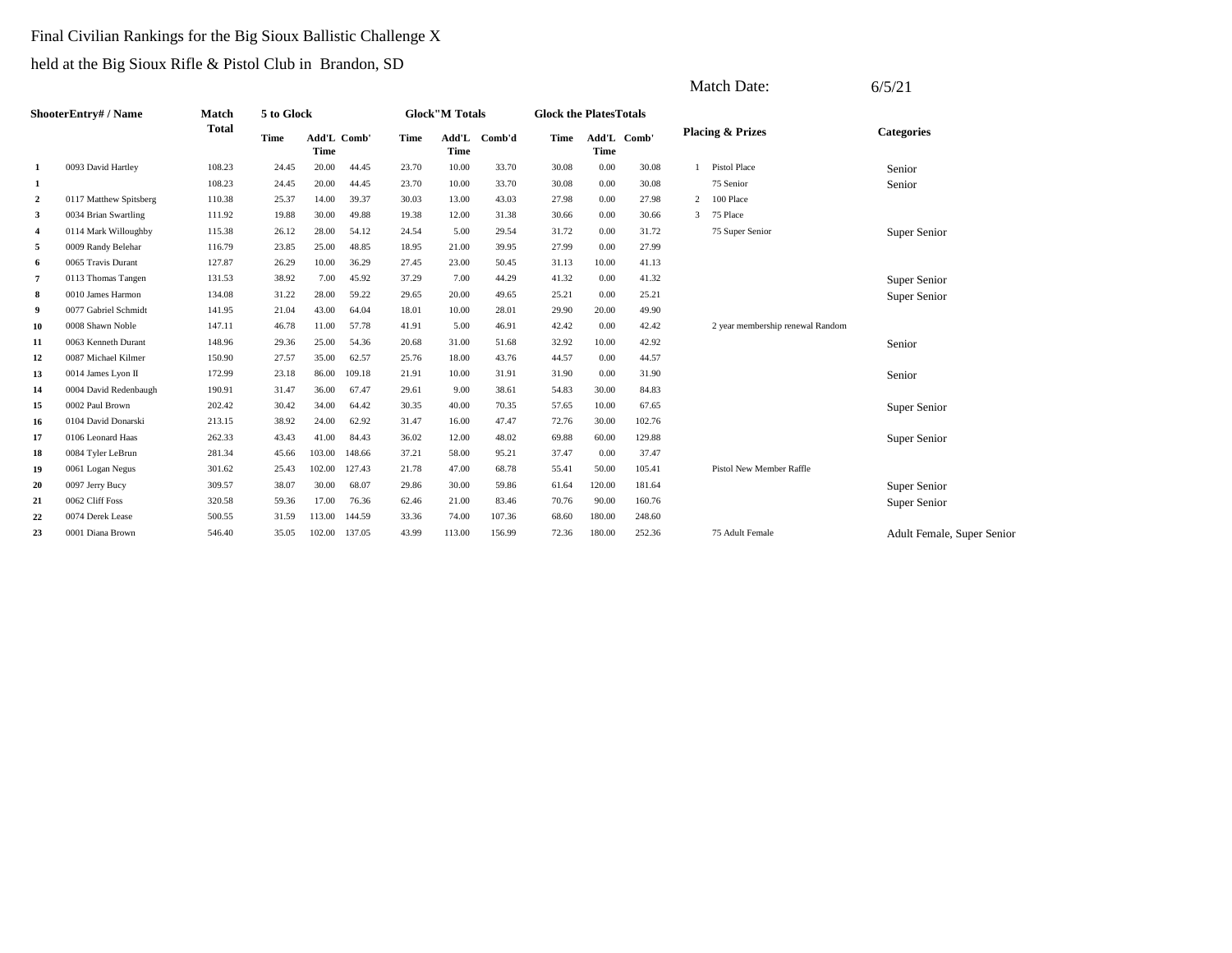Final Competition Rankings for the Big Sioux Ballistic Challenge X

|                |                        |              |             |                            |        |       |                        |        |                               |             |             |   | Match Date:                 | 6/5/21 |
|----------------|------------------------|--------------|-------------|----------------------------|--------|-------|------------------------|--------|-------------------------------|-------------|-------------|---|-----------------------------|--------|
|                | ShooterEntry# / Name   | <b>Match</b> | 5 to Glock  |                            |        |       | <b>Glock</b> "M Totals |        | <b>Glock the PlatesTotals</b> |             |             |   |                             |        |
|                |                        | <b>Total</b> | <b>Time</b> | Add'L Comb'<br><b>Time</b> |        | Time  | Add'L<br>Time          | Comb'd | <b>Time</b>                   | <b>Time</b> | Add'L Comb' |   | <b>Placing &amp; Prizes</b> |        |
| 1              | 0054 Bryan Dover*      | 41.96        | 16.15       | 1.00                       | 17.15  | 12.86 | 0.00                   | 12.86  | 11.95                         | 0.00        | 11.95       | 1 | Pistol MatchMeister         |        |
| 2              | 0079 Dennis Kirchhoff* | 45.39        | 16.25       | 1.00                       | 17.25  | 14.68 | 0.00                   | 14.68  | 13.46                         | 0.00        | 13.46       |   | Pistol Place                |        |
| 3              | 0085 Butch Barton*     | 55.98        | 16.72       | 9.00                       | 25.72  | 13.22 | 4.00                   | 17.22  | 13.04                         | 0.00        | 13.04       |   |                             |        |
| $\overline{4}$ | 0075 Aaron Armentrout* | 62.63        | 16.20       | 16.00                      | 32.20  | 13.57 | 4.00                   | 17.57  | 12.86                         | 0.00        | 12.86       |   |                             |        |
| 5              | 0040 Bill Ferwerda*    | 69.23        | 23.55       | 2.00                       | 25.55  | 22.16 | 1.00                   | 23.16  | 20.52                         | 0.00        | 20.52       |   |                             |        |
| 6              | 0068 Charles Chiao     | 72.58        | 25.61       | 3.00                       | 28.61  | 21.10 | 5.00                   | 26.10  | 17.87                         | 0.00        | 17.87       |   | 100 Place                   |        |
| 7              | 0044 Ryan Garr*        | 74.64        | 17.76       | 19.00                      | 36.76  | 13.56 | 5.00                   | 18.56  | 19.32                         | 0.00        | 19.32       |   |                             |        |
| 8              | 0029 Rickey Howell*    | 76.78        | 22.58       | 15.00                      | 37.58  | 13.35 | 9.00                   | 22.35  | 16.85                         | 0.00        | 16.85       |   |                             |        |
| 9              | 0099 Jeffrey Bunch*    | 76.99        | 23.11       | 12.00                      | 35.11  | 17.17 | 2.00                   | 19.17  | 22.71                         | 0.00        | 22.71       |   |                             |        |
| 10             | 0022 Kemit Grafton*    | 80.66        | 20.14       | 9.00                       | 29.14  | 16.70 | 9.00                   | 25.70  | 25.82                         | 0.00        | 25.82       |   |                             |        |
| 11             | 0096 David Hartley*    | 82.50        | 26.07       | 7.00                       | 33.07  | 24.11 | 2.00                   | 26.11  | 23.32                         | 0.00        | 23.32       |   |                             |        |
| 12             | 0092 Andrew Hartley*   | 86.24        | 19.05       | 19.00                      | 38.05  | 21.18 | 2.00                   | 23.18  | 25.01                         | 0.00        | 25.01       |   |                             |        |
| 13             | 0072 Adam Witte        | 95.42        | 26.06       | 11.00                      | 37.06  | 19.84 | 5.00                   | 24.84  | 23.52                         | 10.00       | 33.52       |   | 2 Etool Place               |        |
| 14             | 0019 John Abshier*     | 97.68        | 27.26       | 4.00                       | 31.26  | 28.08 | 8.00                   | 36.08  | 30.34                         | 0.00        | 30.34       |   |                             |        |
| 15             | 0083 Jim Simonsen      | 99.38        | 20.09       | 28.00                      | 48.09  | 18.63 | 11.00                  | 29.63  | 21.66                         | 0.00        | 21.66       | 3 | Knife Place                 |        |
| 15             |                        | 99.38        | 20.09       | 28.00                      | 48.09  | 18.63 | 11.00                  | 29.63  | 21.66                         | 0.00        | 21.66       |   | Pistol Random               |        |
| 16             | 0064 Steve Starks      | 110.35       | 28.47       | 4.00                       | 32.47  | 28.32 | 24.00                  | 52.32  | 25.56                         | 0.00        | 25.56       |   |                             |        |
| 17             | 0011 James Harmon      | 113.24       | 31.85       | 11.00                      | 42.85  | 26.53 | 16.00                  | 42.53  | 27.86                         | 0.00        | 27.86       |   |                             |        |
| 18             | 0115 Mark Willoughby   | 140.33       | 24.32       | 49.00                      | 73.32  | 23.74 | 7.00                   | 30.74  | 36.27                         | 0.00        | 36.27       |   |                             |        |
| 19             | 0088 Michael Kilmer    | 174.42       | 30.77       | 52.00                      | 82.77  | 25.61 | 20.00                  | 45.61  | 46.04                         | 0.00        | 46.04       |   |                             |        |
| 20             | 0110 Derek Snow        | 174.69       | 56.54       | 18.00                      | 74.54  | 48.37 | 1.00                   | 49.37  | 50.78                         | 0.00        | 50.78       |   |                             |        |
| 21             | 0003 Paul Brown        | 259.64       | 31.11       | 36.00                      | 67.11  | 29.40 | 43.00                  | 72.40  | 60.13                         | 60.00       | 120.13      |   |                             |        |
| 22             | 0105 David Donarski    | 264.77       | 37.76       | 14.00                      | 51.76  | 30.27 | 16.00                  | 46.27  | 96.74                         | 70.00       | 166.74      |   |                             |        |
| 23             | 0107 Leonard Haas      | 387.88       | 39.18       | 97.00                      | 136.18 | 37.94 | 41.00                  | 78.94  | 62.76                         | 110.00      | 172.76      |   |                             |        |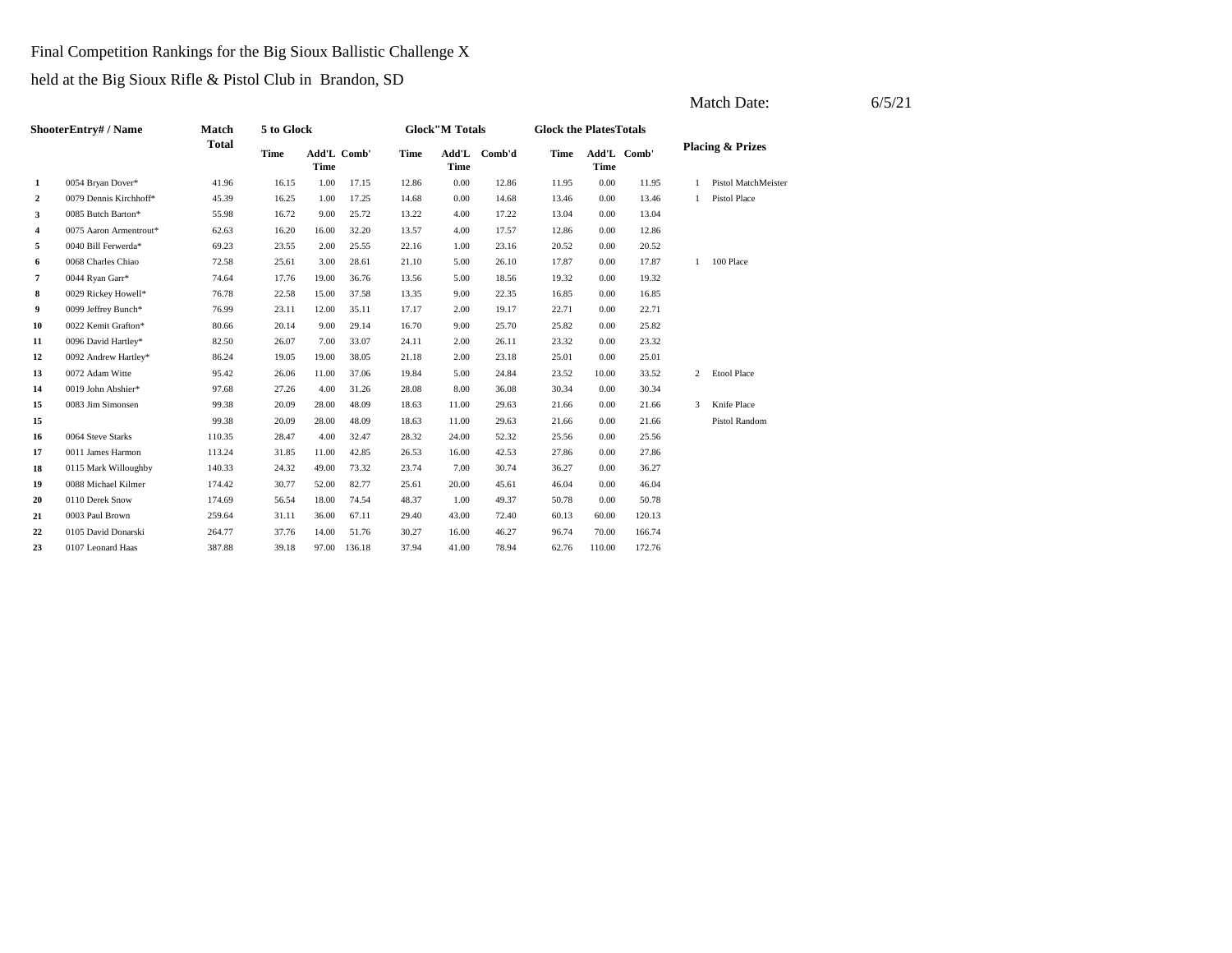### Final Guardian Rankings for the Big Sioux Ballistic Challenge X

|                  |                         |        |            |                     |        |       |                        |        |                               |       |             |                | Match Date:                 | 6/5/21            |
|------------------|-------------------------|--------|------------|---------------------|--------|-------|------------------------|--------|-------------------------------|-------|-------------|----------------|-----------------------------|-------------------|
|                  | ShooterEntry# / Name    | Match  | 5 to Glock |                     |        |       | <b>Glock</b> "M Totals |        | <b>Glock the PlatesTotals</b> |       |             |                |                             |                   |
|                  |                         | Total  | Time       | Add'L Comb'<br>Time |        | Time  | Add'L<br>Time          | Comb'd | Time                          | Time  | Add'L Comb' |                | <b>Placing &amp; Prizes</b> | <b>Categories</b> |
| 1                | 0116 Peter Laing        | 69.40  | 25.57      | 0.00                | 25.57  | 20.87 | 4.00                   | 24.87  | 18.96                         | 0.00  | 18.96       |                |                             |                   |
| $\boldsymbol{2}$ | 0070 Adam Witte         | 79.25  | 27.51      | 6.00                | 33.51  | 18.15 | 6.00                   | 24.15  | 21.59                         | 0.00  | 21.59       |                | 100 Place                   | Challenged        |
| $\boldsymbol{2}$ |                         | 79.25  | 27.51      | 6.00                | 33.51  | 18.15 | 6.00                   | 24.15  | 21.59                         | 0.00  | 21.59       |                | 75 Challenged               | Challenged        |
| 3                | 0066 Charles Chiao      | 82.34  | 29.30      | 6.00                | 35.30  | 17.81 | 10.00                  | 27.81  | 19.23                         | 0.00  | 19.23       | $\overline{2}$ | <b>Etool Place</b>          |                   |
| 4                | 0005 Ryan Hough         | 83.24  | 19.88      | 22.00               | 41.88  | 17.93 | 3.00                   | 20.93  | 20.43                         | 0.00  | 20.43       | 3              | Knife Place                 |                   |
| 5                | 0006 Scotty Brown       | 103.04 | 16.30      | 35.00               | 51.30  | 13.97 | 12.00                  | 25.97  | 25.77                         | 0.00  | 25.77       |                | 75 Super Senior             | Super Senior      |
| 6                | 0102 Bruce Davidson     | 103.16 | 21.99      | 22.00               | 43.99  | 21.54 | 4.00                   | 25.54  | 33.63                         | 0.00  | 33.63       |                |                             |                   |
| 7                | 0111 Justin Rieck       | 113.88 | 23.73      | 37.00               | 60.73  | 23.56 | 5.00                   | 28.56  | 24.59                         | 0.00  | 24.59       |                |                             |                   |
| 8                | 0012 Scott Tesch        | 119.40 | 24.66      | 33.00               | 57.66  | 20.12 | 11.00                  | 31.12  | 30.62                         | 0.00  | 30.62       |                |                             |                   |
| 9                | 0082 Jim Simonsen       | 123.41 | 20.43      | 13.00               | 33.43  | 16.73 | 28.00                  | 44.73  | 25.25                         | 20.00 | 45.25       |                | 75 Senior                   | Senior            |
| 9                |                         | 123.41 | 20.43      | 13.00               | 33.43  | 16.73 | 28.00                  | 44.73  | 25.25                         | 20.00 | 45.25       |                | 50 Random                   | Senior            |
| 10               | 0033 Paula Hengel       | 137.95 | 37.37      | 17.00               | 54.37  | 27.52 | 11.00                  | 38.52  | 45.06                         | 0.00  | 45.06       |                | 75 Guardian Female          | Guardian Female   |
| 11               | 0069 Charles Chiao, Jr. | 303.21 | 46.38      | 91.00               | 137.38 | 48.74 | 23.00                  | 71.74  | 94.09                         | 0.00  | 94.09       |                |                             | Super Senior      |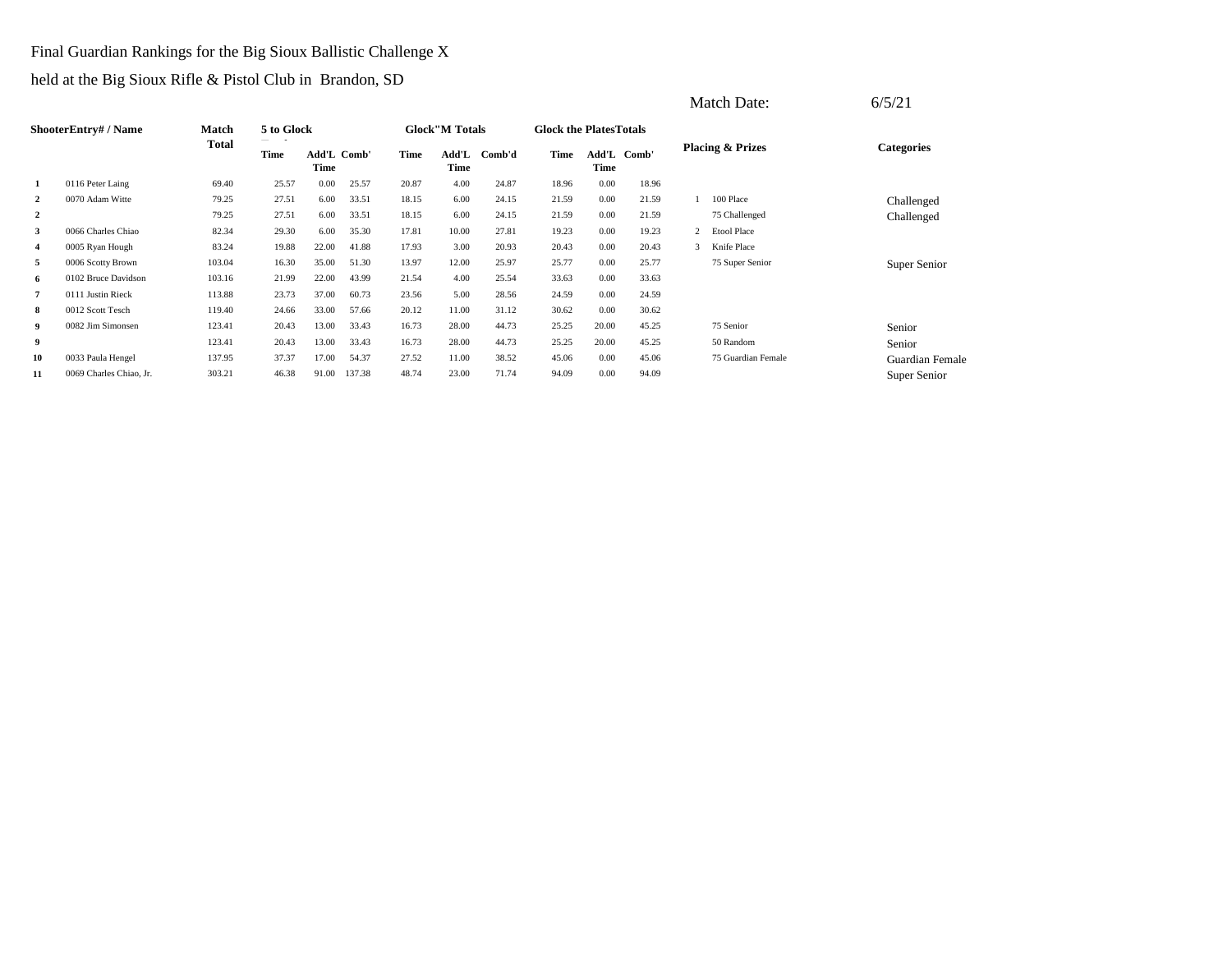Final Heavy Metal Rankings for the Big Sioux Ballistic Challenge X

|                |                        |        |            |                     |       |       |                        |        |                               |        |             |   | Match Date:                 | 6/5/21 |
|----------------|------------------------|--------|------------|---------------------|-------|-------|------------------------|--------|-------------------------------|--------|-------------|---|-----------------------------|--------|
|                | ShooterEntry# / Name   | Match  | 5 to Glock |                     |       |       | <b>Glock</b> "M Totals |        | <b>Glock the PlatesTotals</b> |        |             |   |                             |        |
|                |                        | Total  | Time       | Add'L Comb'<br>Time |       | Time  | Add'L<br>Time          | Comb'd | Time                          | Time   | Add'L Comb' |   | <b>Placing &amp; Prizes</b> |        |
| 1              | 0057 Bryan Dover*      | 48.58  | 15.90      | 7.00                | 22.90 | 13.20 | 0.00                   | 13.20  | 12.48                         | 0.00   | 12.48       |   | 100 Place                   |        |
| $\overline{2}$ | 0081 Dennis Kirchhoff* | 49.01  | 16.72      | 3.00                | 19.72 | 15.80 | 1.00                   | 16.80  | 12.49                         | 0.00   | 12.49       |   |                             |        |
| $\mathbf{3}$   | 0032 Rickey Howell*    | 54.24  | 19.56      | 2.00                | 21.56 | 16.13 | 1.00                   | 17.13  | 15.55                         | 0.00   | 15.55       |   |                             |        |
| $\overline{4}$ | 0109 Edward Marhel     | 80.99  | 27.89      | 2.00                | 29.89 | 26.23 | 4.00                   | 30.23  | 20.87                         | 0.00   | 20.87       |   | 100 Place                   |        |
| 5              | 0025 Kemit Grafton*    | 81.09  | 21.78      | 10.00               | 31.78 | 18.66 | 10.00                  | 28.66  | 20.65                         | 0.00   | 20.65       |   |                             |        |
| 6              | 0043 Bill Ferwerda*    | 90.17  | 22.41      | 7.00                | 29.41 | 22.49 | 13.00                  | 35.49  | 25.27                         | 0.00   | 25.27       |   |                             |        |
| $\overline{7}$ | 0049 Derek Hurd        | 110.38 | 29.51      | 14.00               | 43.51 | 26.60 | 10.00                  | 36.60  | 30.27                         | 0.00   | 30.27       |   | 2 Etool Place               |        |
| 8              | 0037 Randy Belehar     | 114.72 | 29.81      | 24.00               | 53.81 | 28.30 | 5.00                   | 33.30  | 27.61                         | 0.00   | 27.61       | 3 | Knife Place                 |        |
| 9              | 0112 Bill Beck         | 163.83 | 32.28      | 47.00               | 79.28 | 33.01 | 11.00                  | 44.01  | 40.54                         | 0.00   | 40.54       |   |                             |        |
| 10             | 0108 Leonard Haas      | 328.98 | 47.41      | 42.00               | 89.41 | 36.79 | 25.00                  | 61.79  | 77.78                         | 100.00 | 177.78      |   |                             |        |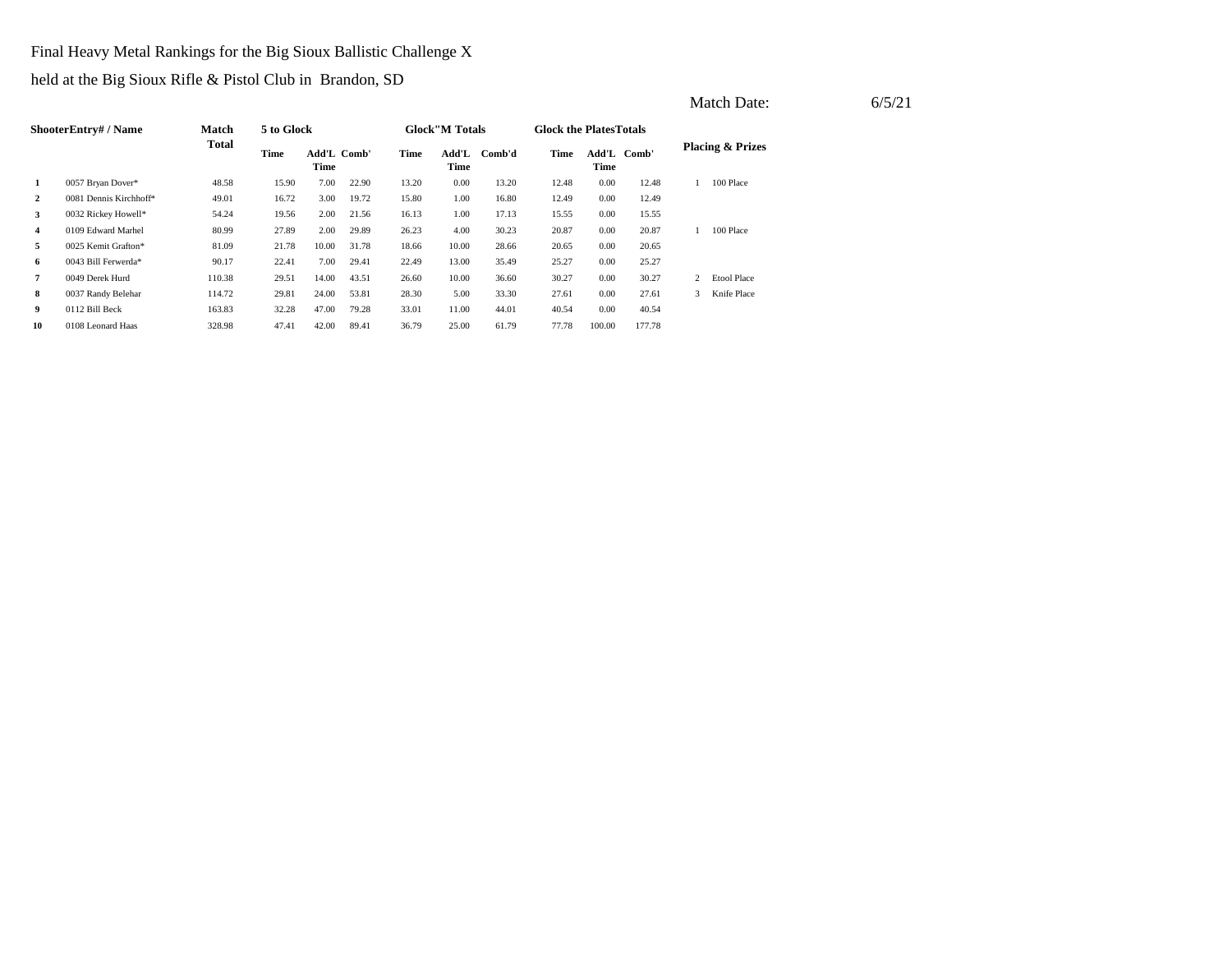### Final Major Sub Rankings for the Big Sioux Ballistic Challenge X

|                |                      |              |            |                     |       |       |                        |        |                                |          |             |                | Match Date:                 | 6/5/21 |
|----------------|----------------------|--------------|------------|---------------------|-------|-------|------------------------|--------|--------------------------------|----------|-------------|----------------|-----------------------------|--------|
|                | ShooterEntry# / Name | Match        | 5 to Glock |                     |       |       | <b>Glock</b> "M Totals |        | <b>Glock the Plates Totals</b> |          |             |                |                             |        |
|                |                      | <b>Total</b> | Time       | Add'L Comb'<br>Time |       | Time  | Add'L<br>Time          | Comb'd | Time                           | Time     | Add'L Comb' |                | <b>Placing &amp; Prizes</b> |        |
| 1              | 0028 Rickey Howell*  | 44.83        | 12.72      | 3.00                | 15.72 | 11.28 | 1.00                   | 12.28  | 16.83                          | $0.00\,$ | 16.83       |                | 100 Place                   |        |
| $\overline{2}$ | 0053 Bryan Dover*    | 54.48        | 9.90       | 0.00                | 9.90  | 9.41  | $0.00\,$               | 9.41   | 15.17                          | 20.00    | 35.17       |                |                             |        |
| 3              | 0018 John Abshier*   | 68.29        | 16.54      | 7.00                | 23.54 | 15.56 | 1.00                   | 16.56  | 28.19                          | $0.00\,$ | 28.19       |                |                             |        |
| $\overline{4}$ | 0039 Bill Ferwerda*  | 68.94        | 15.84      | 9.00                | 24.84 | 16.74 | 1.00                   | 17.74  | 26.36                          | 0.00     | 26.36       |                |                             |        |
| 5              | 0021 Kemit Grafton*  | 74.98        | 14.24      | 7.00                | 21.24 | 16.09 | 2.00                   | 18.09  | 25.65                          | 10.00    | 35.65       |                |                             |        |
| 6              | 0091 Andrew Hartley* | 84.78        | 14.93      | 9.00                | 23.93 | 17.65 | 4.00                   | 21.65  | 29.20                          | 10.00    | 39.20       |                |                             |        |
| $\overline{7}$ | 0095 David Hartley*  | 92.52        | 15.95      | 6.00                | 21.95 | 16.69 | 3.00                   | 19.69  | 30.88                          | 20.00    | 50.88       |                |                             |        |
| 8              | 0048 Derek Hurd      | 104.26       | 15.11      | 19.00               | 34.11 | 16.95 | 2.00                   | 18.95  | 41.20                          | 10.00    | 51.20       |                | 100 Place                   |        |
| 9              | 0098 Jeffrey Bunch*  | 116.99       | 13.64      | 9.00                | 22.64 | 12.29 | $0.00\,$               | 12.29  | 42.06                          | 40.00    | 82.06       |                |                             |        |
| 10             | 0015 James Lyon II   | 209.11       | 18.63      | 29.00               | 47.63 | 17.09 | 6.00                   | 23.09  | 38.39                          | 100.00   | 138.39      | $\overline{2}$ | <b>Etool Place</b>          |        |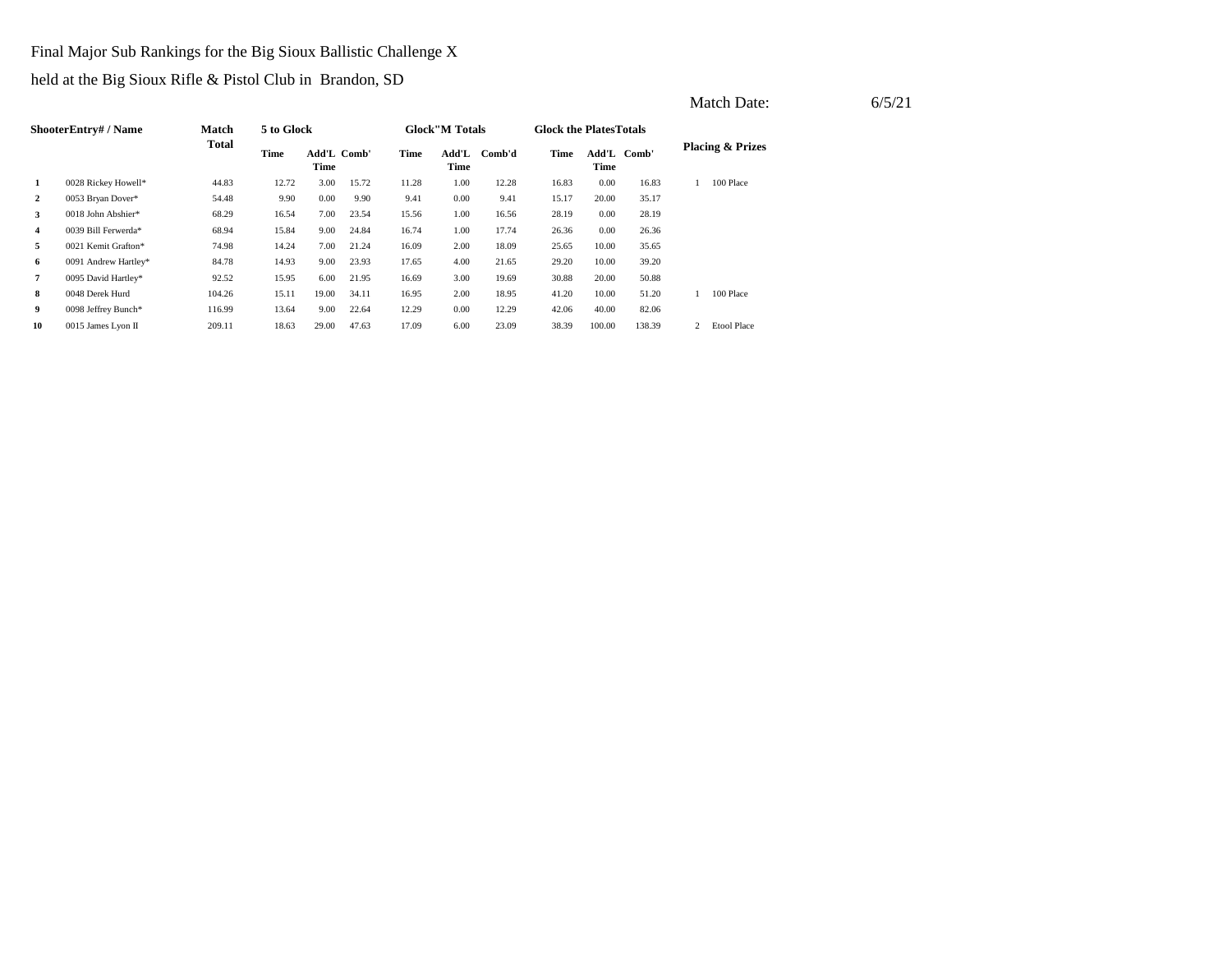Final Master Stock Rankings for the Big Sioux Ballistic Challenge X

held at the Big Sioux Rifle & Pistol Club in Brandon, SD

|                | ShooterEntry# / Name   | Match  | 5 to Glock |                     |       |       | <b>Glock</b> "M Totals |        | <b>Glock the PlatesTotals</b> |        |             |                |                             |
|----------------|------------------------|--------|------------|---------------------|-------|-------|------------------------|--------|-------------------------------|--------|-------------|----------------|-----------------------------|
|                |                        | Total  | Time       | Add'L Comb'<br>Time |       | Time  | Add'L<br>Time          | Comb'd | Time                          | Time   | Add'L Comb' |                | <b>Placing &amp; Prizes</b> |
| 1              | 0080 Dennis Kirchhoff* | 45.86  | 15.79      | 2.00                | 17.79 | 13.98 | 1.00                   | 14.98  | 13.09                         | 0.00   | 13.09       |                | 100 Place                   |
| $\mathbf{2}$   | 0086 Butch Barton*     | 47.66  | 15.85      | 2.00                | 17.85 | 14.06 | 3.00                   | 17.06  | 12.75                         | 0.00   | 12.75       | $\overline{2}$ | <b>Etool Place</b>          |
| 3              | 0056 Bryan Dover*      | 50.90  | 15.85      | 6.00                | 21.85 | 12.79 | 4.00                   | 16.79  | 12.26                         | 0.00   | 12.26       | 3              | Knife Place                 |
| 4              | 0076 Aaron Armentrout* | 56.50  | 15.16      | 4.00                | 19.16 | 12.34 | 9.00                   | 21.34  | 16.00                         | 0.00   | 16.00       |                |                             |
| 5              | 0031 Rickey Howell*    | 63.67  | 20.15      | 5.00                | 25.15 | 13.86 | 8.00                   | 21.86  | 16.66                         | 0.00   | 16.66       |                |                             |
| 6              | 0046 Ryan Garr*        | 65.82  | 17.21      | 9.00                | 26.21 | 15.87 | 7.00                   | 22.87  | 16.74                         | 0.00   | 16.74       |                |                             |
| $\overline{7}$ | 0042 Bill Ferwerda*    | 80.34  | 23.07      | 16.00               | 39.07 | 22.24 | 1.00                   | 23.24  | 18.03                         | 0.00   | 18.03       |                |                             |
| 8              | 0038 Paul Tangen*      | 92.57  | 24.23      | 12.00               | 36.23 | 18.55 | 12.00                  | 30.55  | 25.79                         | 0.00   | 25.79       |                |                             |
| 9              | 0024 Kemit Grafton*    | 94.73  | 19.59      | 21.00               | 40.59 | 17.68 | 11.00                  | 28.68  | 25.46                         | 0.00   | 25.46       |                |                             |
| 10             | 0101 Jeffrey Bunch*    | 121.29 | 23.28      | 30.00               | 53.28 | 18.57 | 3.00                   | 21.57  | 36.44                         | 10.00  | 46.44       |                | 50 Random                   |
| 11             | 0050 Larry Plank*      | 294.71 | 29.34      | 11.00               | 40.34 | 24.50 | 5.00                   | 29.50  | 24.87                         | 200.00 | 224.87      |                |                             |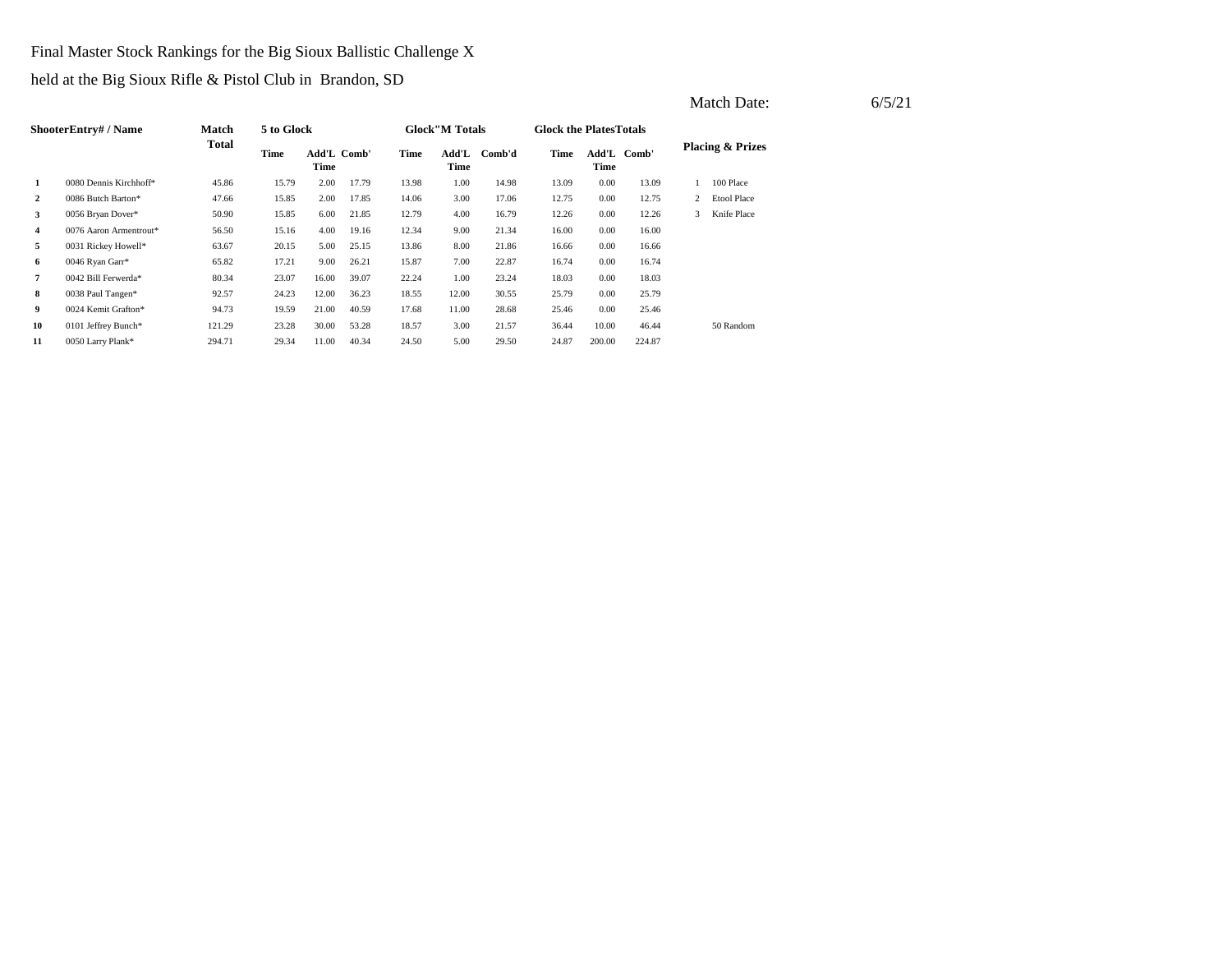### Final SubCompact Rankings for the Big Sioux Ballistic Challenge X

|                |                        |              |            |                     |       |       |                        |        |                               |                     |       |                | Match Date:                      | 6/5/21 |
|----------------|------------------------|--------------|------------|---------------------|-------|-------|------------------------|--------|-------------------------------|---------------------|-------|----------------|----------------------------------|--------|
|                | ShooterEntry#/Name     | Match        | 5 to Glock |                     |       |       | <b>Glock</b> "M Totals |        | <b>Glock the PlatesTotals</b> |                     |       |                |                                  |        |
|                |                        | <b>Total</b> | Time       | Add'L Comb'<br>Time |       | Time  | Add'L<br>Time          | Comb'd | Time                          | Add'L Comb'<br>Time |       |                | <b>Placing &amp; Prizes</b>      |        |
| 1              | 0052 Bryan Dover*      | 47.56        | 15.60      | 5.00                | 20.60 | 12.97 | 1.00                   | 13.97  | 12.99                         | 0.00                | 12.99 |                | 100 Place                        |        |
| 2              | 0078 Dennis Kirchhoff* | 58.93        | 16.69      | 4.00                | 20.69 | 21.55 | 3.00                   | 24.55  | 13.69                         | 0.00                | 13.69 |                |                                  |        |
| 3              | 0027 Rickey Howell*    | 63.39        | 20.43      | 5.00                | 25.43 | 16.11 | 6.00                   | 22.11  | 15.85                         | 0.00                | 15.85 |                |                                  |        |
| 4              | 0058 Eric Stacy*       | 66.87        | 20.75      | 9.00                | 29.75 | 16.68 | 6.00                   | 22.68  | 14.44                         | 0.00                | 14.44 |                |                                  |        |
| 5              | 0090 Andrew Hartley*   | 88.85        | 17.51      | 20.00               | 37.51 | 18.49 | 5.00                   | 23.49  | 27.85                         | 0.00                | 27.85 |                | 2 year membership renewal Random |        |
| 6              | 0007 Scotty Brown      | 91.09        | 15.78      | 14.00               | 29.78 | 18.52 | 18.00                  | 36.52  | 24.79                         | 0.00                | 24.79 |                | 100 Place                        |        |
| $\overline{7}$ | 0071 Adam Witte        | 91.30        | 20.84      | 14.00               | 34.84 | 20.41 | 9.00                   | 29.41  | 27.05                         | 0.00                | 27.05 | $\overline{2}$ | <b>Etool Place</b>               |        |
| 8              | 0020 Kemit Grafton*    | 92.88        | 19.77      | 25.00               | 44.77 | 18.97 | 9.00                   | 27.97  | 20.14                         | 0.00                | 20.14 |                | 50 Random                        |        |
| 9              | 0067 Charles Chiao     | 95.55        | 27.09      | 9.00                | 36.09 | 28.80 | 9.00                   | 37.80  | 21.66                         | 0.00                | 21.66 | 3              | Knife Place                      |        |
| 10             | 0047 Derek Hurd        | 98.52        | 24.33      | 15.00               | 39.33 | 22.93 | 7.00                   | 29.93  | 29.26                         | 0.00                | 29.26 |                |                                  |        |
| 11             | 0051 Larry Plank*      | 103.32       | 29.83      | 12.00               | 41.83 | 25.94 | 4.00                   | 29.94  | 31.55                         | 0.00                | 31.55 |                |                                  |        |
| 12             | 0094 David Hartley*    | 114.09       | 22.14      | 24.00               | 46.14 | 21.06 | 19.00                  | 40.06  | 27.89                         | 0.00                | 27.89 |                |                                  |        |
| 13             | 0013 Scott Tesch       | 130.24       | 24.38      | 20.00               | 44.38 | 17.77 | 22.00                  | 39.77  | 26.09                         | 20.00               | 46.09 |                |                                  |        |
| 14             | 0035 Brian Swartling   | 140.54       | 20.38      | 20.00               | 40.38 | 19.34 | 21.00                  | 40.34  | 29.82                         | 30.00               | 59.82 |                |                                  |        |
| 15             | 0103 Bruce Davidson    | 156.28       | 22.97      | 24.00               | 46.97 | 22.31 | 11.00                  | 33.31  | 46.00                         | 30.00               | 76.00 |                |                                  |        |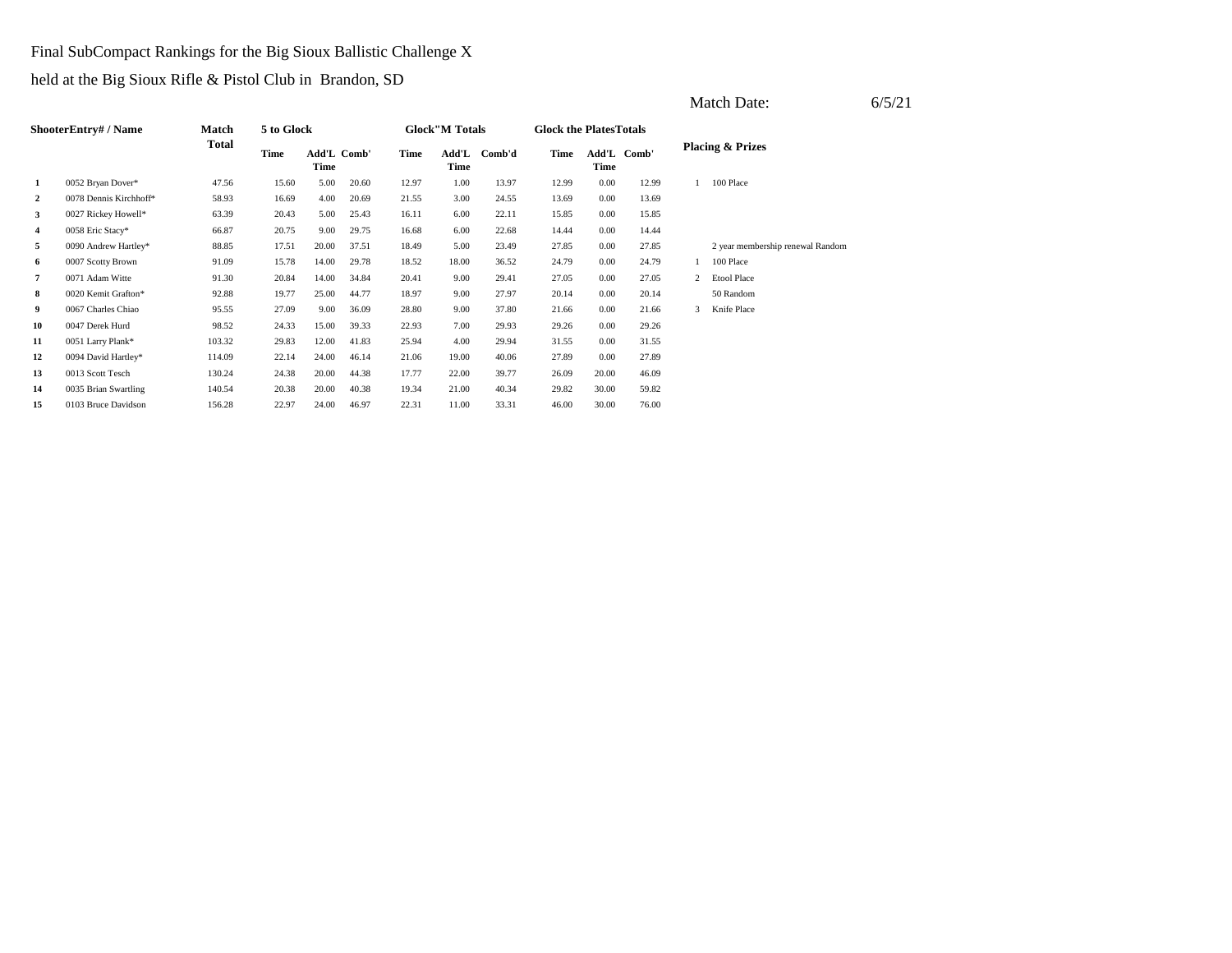### Final Unlimited Rankings for the Big Sioux Ballistic Challenge X

held at the Big Sioux Rifle & Pistol Club in Brandon, SD

|              | ShooterEntry# / Name | <b>Match</b> | 5 to Glock |       |             |       | <b>Glock</b> "M Totals |        | <b>Glock the Plates Totals</b> |                     |       |                |                             |
|--------------|----------------------|--------------|------------|-------|-------------|-------|------------------------|--------|--------------------------------|---------------------|-------|----------------|-----------------------------|
|              |                      | Total        | Time       | Time  | Add'L Comb' | Time  | Add'L<br>Time          | Comb'd | Time                           | Add'L Comb'<br>Time |       |                | <b>Placing &amp; Prizes</b> |
| 1            | 0055 Bryan Dover*    | 43.30        | 15.48      | 4.00  | 19.48       | 12.43 | 1.00                   | 13.43  | 10.39                          | 0.00                | 10.39 |                | 100 Place                   |
| $\mathbf{2}$ | 0030 Rickey Howell*  | 48.74        | 16.34      | 4.00  | 20.34       | 12.00 | 4.00                   | 16.00  | 12.40                          | 0.00                | 12.40 |                |                             |
| 3            | 0059 Eric Stacy*     | 49.03        | 18.04      | 1.00  | 19.04       | 16.32 | 1.00                   | 17.32  | 12.67                          | 0.00                | 12.67 |                |                             |
| 4            | 0100 Jeffrey Bunch*  | 60.07        | 22.32      | 3.00  | 25.32       | 17.43 | 1.00                   | 18.43  | 16.32                          | 0.00                | 16.32 |                |                             |
| 5            | 0023 Kemit Grafton*  | 61.74        | 17.30      | 5.00  | 22.30       | 17.67 | 2.00                   | 19.67  | 19.77                          | 0.00                | 19.77 |                |                             |
| 6            | 0045 Ryan Garr*      | 62.37        | 17.02      | 11.00 | 28.02       | 15.18 | 2.00                   | 17.18  | 17.17                          | 0.00                | 17.17 |                |                             |
| 7            | 0073 Adam Witte      | 65.09        | 21.08      | 2.00  | 23.08       | 17.49 | 8.00                   | 25.49  | 16.52                          | 0.00                | 16.52 |                | 100 Place                   |
| 8            | 0036 Brian Swartling | 69.28        | 17.69      | 11.00 | 28.69       | 17.91 | 4.00                   | 21.91  | 18.68                          | 0.00                | 18.68 | $\overline{2}$ | <b>Etool Place</b>          |
| 9            | 0060 Mitchell TeSlaa | 69.43        | 26.13      | 0.00  | 26.13       | 20.32 | 4.00                   | 24.32  | 18.98                          | 0.00                | 18.98 | 3              | Knife Place                 |
| 10           | 0041 Bill Ferwerda*  | 76.32        | 21.86      | 9.00  | 30.86       | 21.97 | 4.00                   | 25.97  | 19.49                          | 0.00                | 19.49 |                |                             |
| 11           | 0026 Kenneth Wallin* | 83.92        | 21.35      | 16.00 | 37.35       | 21.06 | 5.00                   | 26.06  | 20.51                          | 0.00                | 20.51 |                |                             |
| 12           | 0089 Michael Kilmer  | 122.63       | 27.69      | 24.00 | 51.69       | 24.59 | 20.00                  | 44.59  | 26.35                          | 0.00                | 26.35 |                |                             |
| 13           | 0016 James Lyon II   | 152.56       | 31.97      | 36.00 | 67.97       | 22.71 | 19.00                  | 41.71  | 32.88                          | 10.00               | 42.88 |                |                             |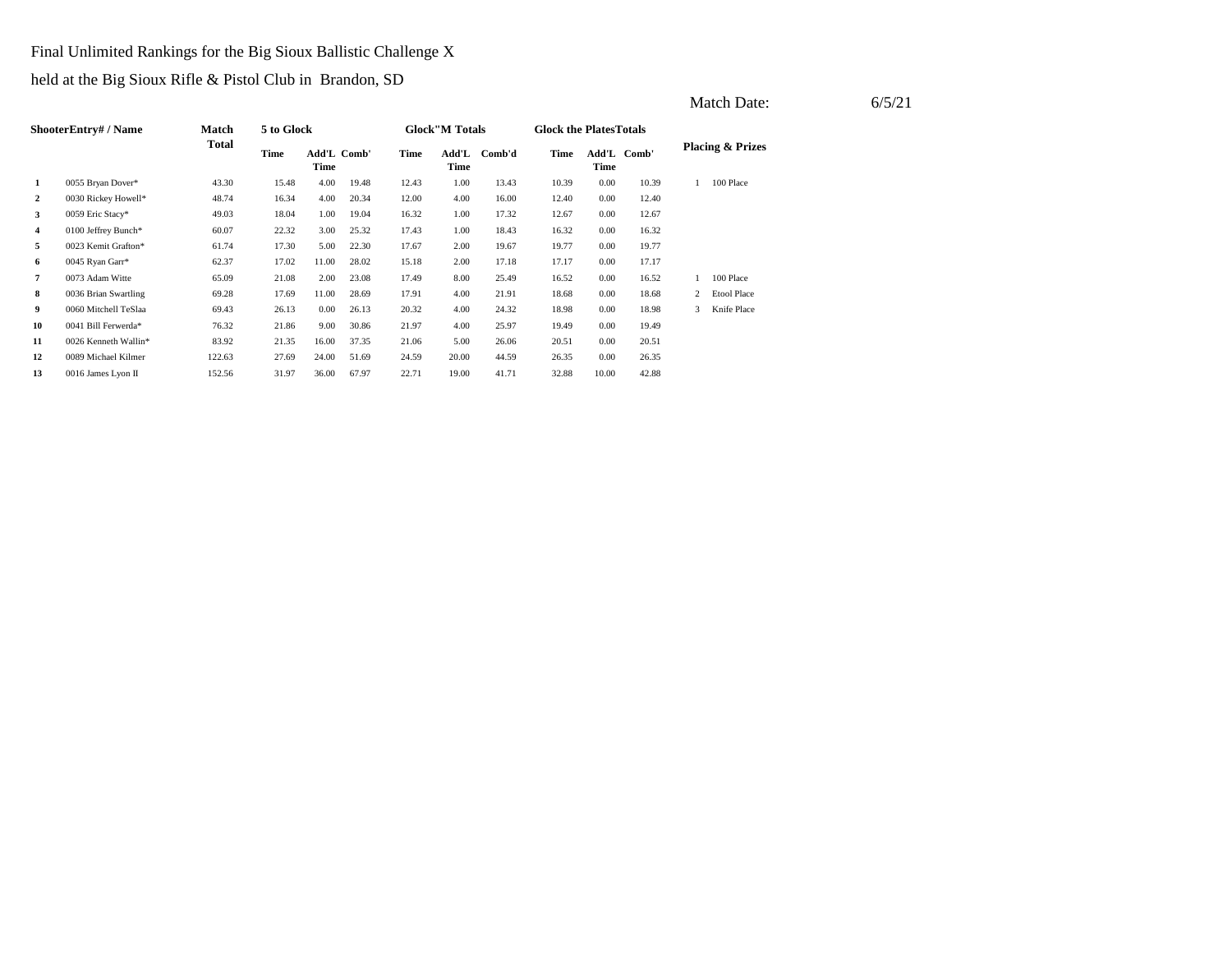#### **Final Team Rankings for the Big Sioux Ballistic Challenge X**

**held at the Big Sioux Rifle & Pistol Club in Brandon, SD**

Match Date: 6/5/21

| <b>Master Stock</b> |   |        |                  |                     |
|---------------------|---|--------|------------------|---------------------|
| Standing            |   | Score  | <b>Team Name</b> | <b>Team Members</b> |
|                     | 1 | 214.90 | Team No Clue     | Kemit Grafton*,     |

Kemit Grafton\*, Aaron Armentrout\*, Rickey Howell\*